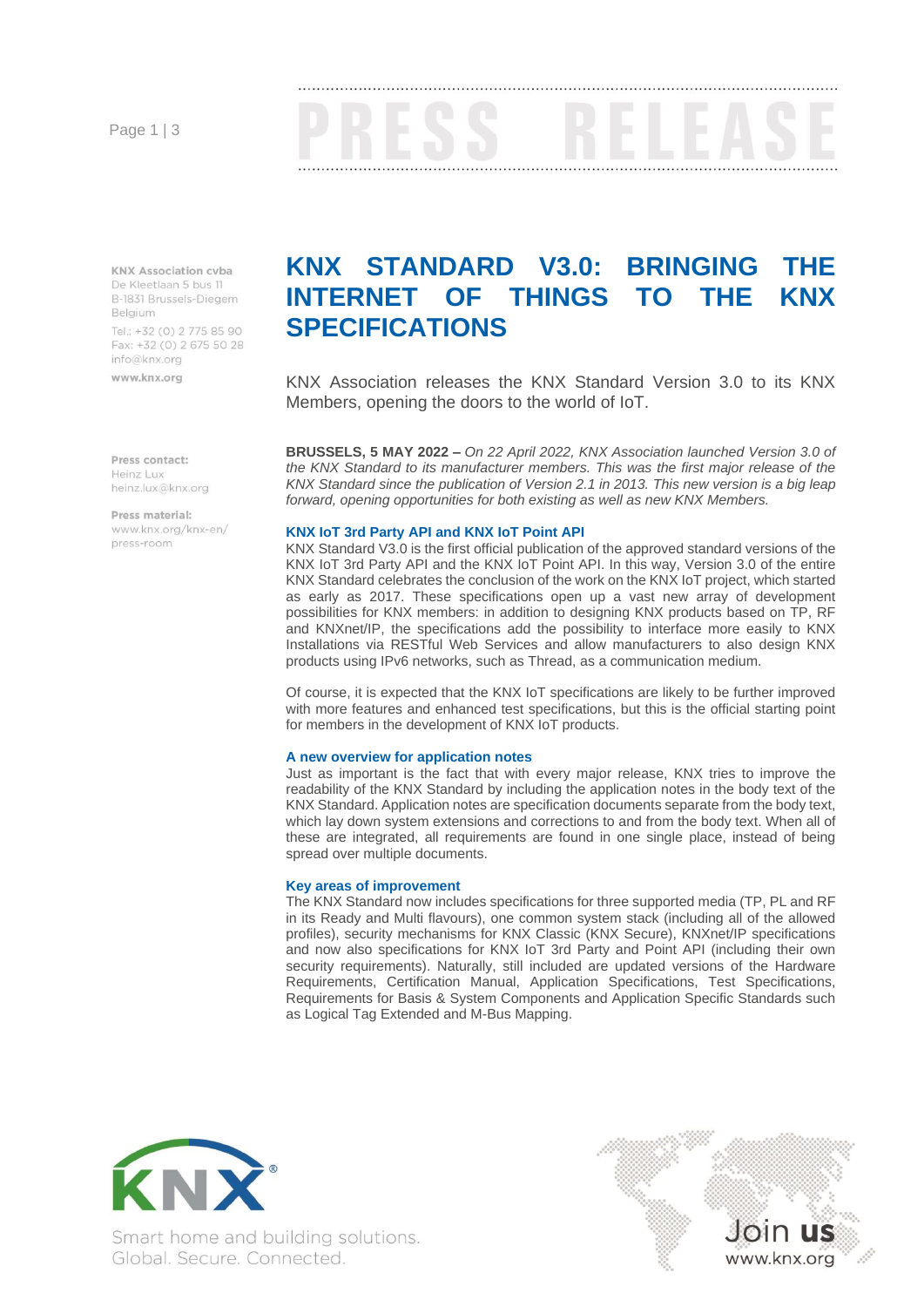Page 2 | 3



**KNX Association cyba** De Kleetlaan 5 bus 11 B-1831 Brussels-Diegem Belgium Tel.: +32 (0) 2 775 85 90

Fax: +32 (0) 2 675 50 28 info@knx.org

www.knx.org

Pross contact:

**Available now for KNX Members, public release planned**

Members had been eagerly awaiting a stable version, especially for the KNX IoT extensions, in spite of the fact that precursor versions had been published in previous years. For the finalisation of developments and start of certification of corresponding devices, such major releases are a must. Following publication, all members who have signed the IPR (Intellectual Property Rights) License Agreement will now be invited to come forward with any necessary patents they may hold on aspects that are explicitly described in the standard or are necessary to meet the requirements imposed by the standard. This process normally takes approximately a year to finalise.

Once the IPR process has been finalised, KNX Association plans to offer version 3.0 for download by anyone via MyKNX, not just KNX members. For further info and updates, visit [www.knx.org](http://www.knx.org/)

## PHOTO MATERIAL

Printing of pictures permitted





www.knx.org

Heinz Lux heinz.lux@knx.org

Press material: www.knx.org/knx-en/ press-room